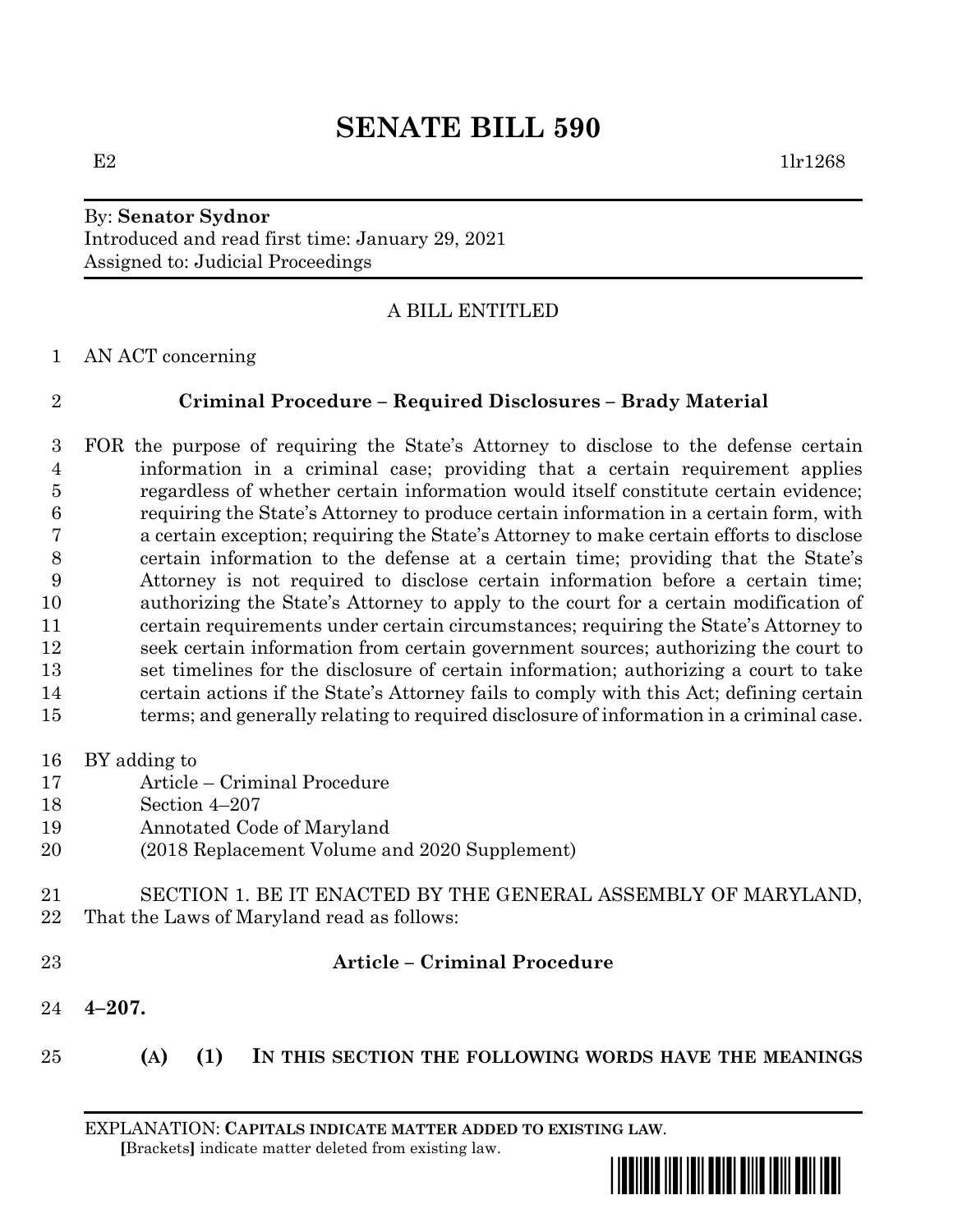**INDICATED.**

 **(2) "DEFENSE" MEANS AN ATTORNEY REPRESENTING A DEFENDANT IN A CRIMINAL CASE OR A DEFENDANT IN A CRIMINAL CASE WHO IS ACTING WITHOUT AN ATTORNEY.**

 **(3) "GOVERNMENT" INCLUDES FEDERAL, STATE, AND LOCAL LAW ENFORCEMENT OFFICERS AND OTHER GOVERNMENT OFFICIALS WHO HAVE PARTICIPATED IN THE INVESTIGATION AND PROSECUTION OF A CRIMINAL CASE AGAINST A PARTICULAR DEFENDANT.**

 **(B) (1) UNLESS THE PARTIES OTHERWISE AGREE OR UNLESS PROHIBITED BY LAW, THE STATE'S ATTORNEY SHALL DISCLOSE TO THE DEFENSE ALL INFORMATION KNOWN TO THE GOVERNMENT THAT IS "FAVORABLE TO AN ACCUSED" AND "MATERIAL EITHER TO GUILT OR TO PUNISHMENT" UNDER BRADY V. MARYLAND, 373 U.S. 83, 87 (1963).**

 **(2) THE REQUIREMENT SET FORTH IN PARAGRAPH (1) OF THIS SUBSECTION APPLIES REGARDLESS OF WHETHER THE INFORMATION WOULD ITSELF CONSTITUTE ADMISSIBLE EVIDENCE.**

 **(3) (I) UNLESS IMPRACTICABLE, THE STATE'S ATTORNEY SHALL PRODUCE THE INFORMATION IN A REASONABLY USABLE FORM.**

 **(II) IF PRODUCTION OF THE INFORMATION IN A REASONABLY USABLE FORM IS IMPRACTICABLE, THE STATE'S ATTORNEY SHALL MAKE THE INFORMATION AVAILABLE TO THE DEFENSE FOR INSPECTION AND COPYING.**

 **(4) BEGINNING AT A DEFENDANT'S ARRAIGNMENT OR INITIAL APPEARANCE AND CONTINUING THROUGHOUT THE CRIMINAL PROCEEDING, THE STATE'S ATTORNEY SHALL MAKE A GOOD–FAITH EFFORT TO DISCLOSE THE INFORMATION REQUIRED UNDER THIS SECTION TO THE DEFENSE AS SOON AS REASONABLY POSSIBLE AFTER ITS EXISTENCE IS KNOWN.**

 **(C) THE INFORMATION TO BE DISCLOSED UNDER SUBSECTION (A) OF THIS SECTION INCLUDES:**

 **(1) INFORMATION THAT IS INCONSISTENT WITH OR TENDS TO NEGATE THE DEFENDANT'S GUILT AS TO ANY ELEMENT, INCLUDING IDENTIFICATION OF AN OFFENSE WITH WHICH THE DEFENDANT IS CHARGED;**

 **(2) INFORMATION THAT TENDS TO MITIGATE A CHARGED OFFENSE OR REDUCE THE POTENTIAL PENALTY;**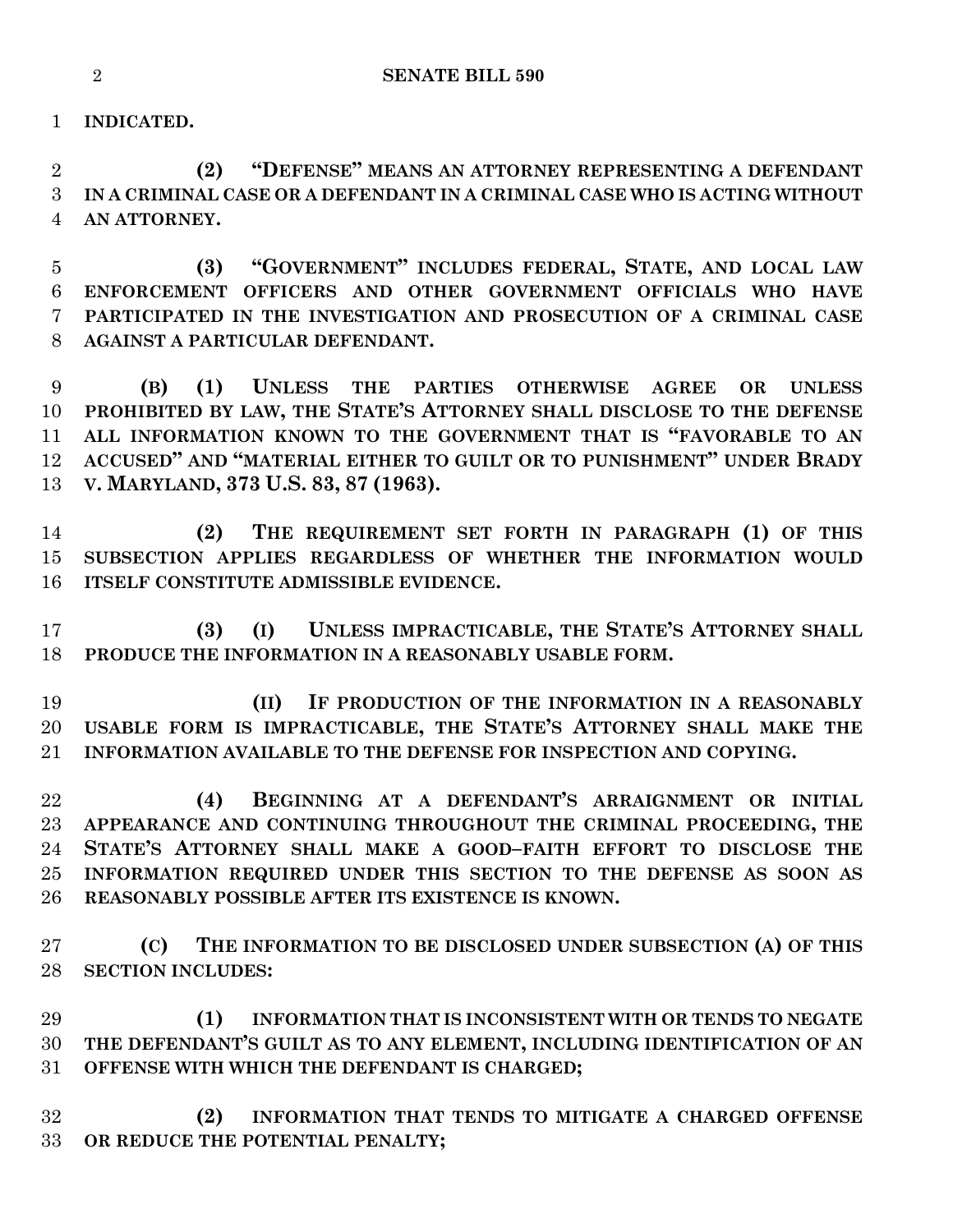**SENATE BILL 590** 3

 **(3) INFORMATION THAT TENDS TO ESTABLISH AN ARTICULATED AND LEGALLY COGNIZABLE DEFENSE THEORY OR RECOGNIZED AFFIRMATIVE DEFENSE TO AN OFFENSE WITH WHICH THE DEFENDANT IS CHARGED;**

 **(4) INFORMATION THAT CASTS DOUBT ON THE CREDIBILITY OR ACCURACY OF ANY EVIDENCE, INCLUDING WITNESS TESTIMONY, THAT THE GOVERNMENT ANTICIPATES USING IN ITS CASE–IN–CHIEF AT TRIAL; AND**

**(5) IMPEACHMENT INFORMATION, INCLUDING:**

 **(I) INFORMATION REGARDING WHETHER ANY PROMISE, REWARD, OR INDUCEMENT HAS BEEN GIVEN BY THE STATE'S ATTORNEY TO ANY WITNESS IT ANTICIPATES CALLING IN ITS CASE–IN–CHIEF; AND** 

 **(II) INFORMATION THAT IDENTIFIES ALL PENDING CRIMINAL CASES AGAINST, AND ALL CRIMINAL CONVICTIONS OF, ANY WITNESS DESCRIBED IN ITEM (I) OF THIS ITEM.**

 **(D) THE STATE'S ATTORNEY IS NOT OBLIGATED TO DISCLOSE THE INFORMATION REQUIRED UNDER SUBSECTION (C)(4) OR (5) OF THIS SECTION BEFORE A TRIAL DATE IS SET.**

 **(E) IF THE STATE'S ATTORNEY BELIEVES THAT A DISCLOSURE UNDER THIS SECTION WOULD COMPROMISE WITNESS SAFETY, VICTIM RIGHTS, NATIONAL SECURITY, A SENSITIVE LAW ENFORCEMENT TECHNIQUE, OR ANY OTHER SUBSTANTIAL GOVERNMENT INTEREST, THE STATE'S ATTORNEY MAY APPLY TO THE COURT FOR A MODIFICATION OF THE REQUIREMENTS OF THIS SECTION, WHICH MAY INCLUDE IN CAMERA REVIEW OR WITHHOLDING OR SUBJECTING TO A PROTECTIVE ORDER ALL OR PART OF THE INFORMATION TO BE DISCLOSED.**

 **(F) THE STATE'S ATTORNEY SHALL SEEK FROM ALL GOVERNMENT SOURCES ALL INFORMATION SUBJECT TO DISCLOSURE UNDER THIS SECTION.**

 **(G) THE COURT MAY SET TIMELINES FOR DISCLOSURE OF ANY INFORMATION ENCOMPASSED BY THIS SECTION.**

 **(H) IF THE STATE'S ATTORNEY FAILS TO COMPLY WITH THIS SECTION, THE COURT, IN ADDITION TO ORDERING PRODUCTION OF THE INFORMATION, MAY:**

 **(1) SPECIFY THE TERMS AND CONDITIONS OF THE REQUIRED PRODUCTION;**